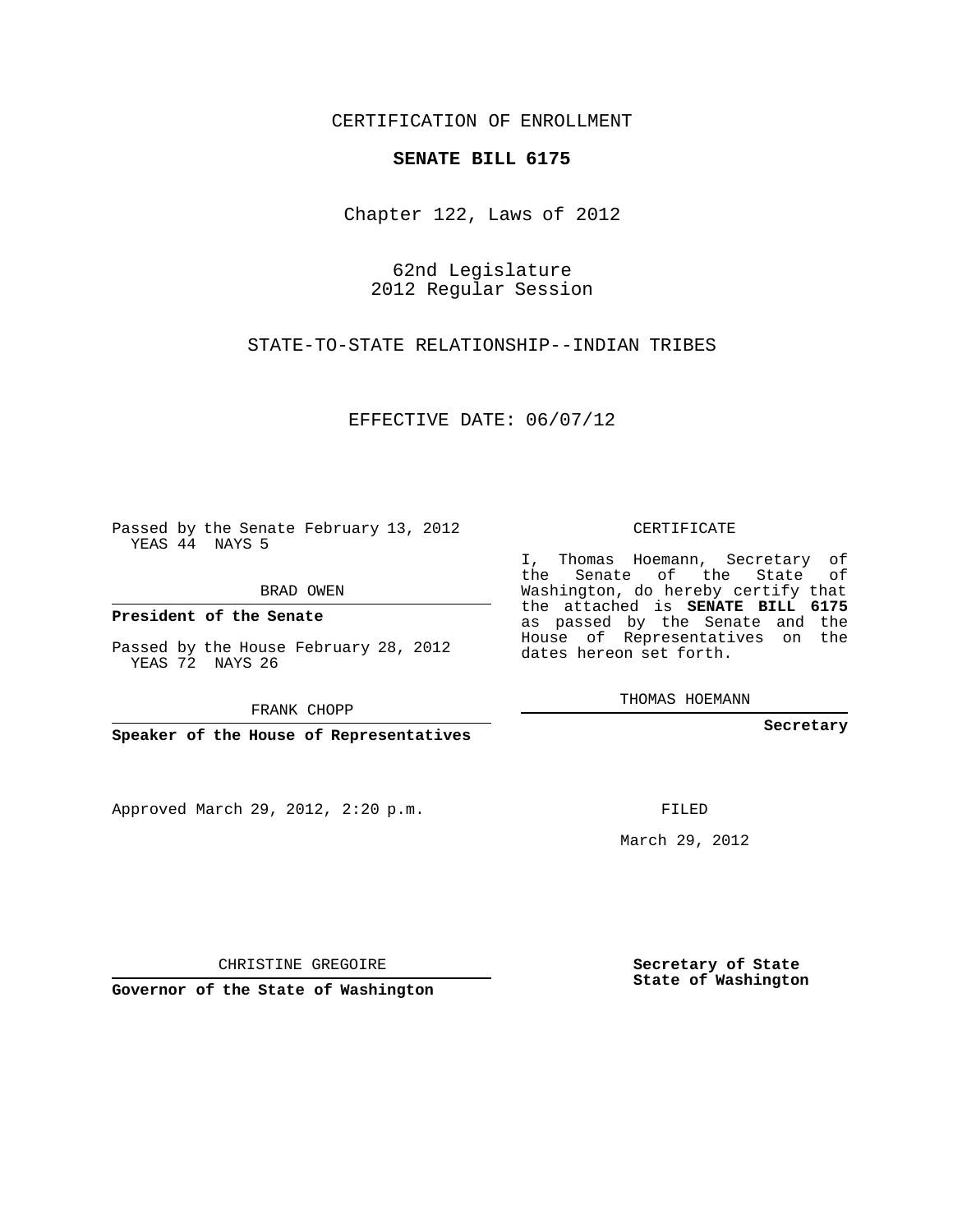## **SENATE BILL 6175** \_\_\_\_\_\_\_\_\_\_\_\_\_\_\_\_\_\_\_\_\_\_\_\_\_\_\_\_\_\_\_\_\_\_\_\_\_\_\_\_\_\_\_\_\_

\_\_\_\_\_\_\_\_\_\_\_\_\_\_\_\_\_\_\_\_\_\_\_\_\_\_\_\_\_\_\_\_\_\_\_\_\_\_\_\_\_\_\_\_\_

Passed Legislature - 2012 Regular Session

**By** Senators Pridemore, Swecker, Prentice, Shin, Sheldon, Kline, and Chase

**State of Washington 62nd Legislature 2012 Regular Session**

Read first time 01/13/12. Referred to Committee on Government Operations, Tribal Relations & Elections.

 AN ACT Relating to establishing a government-to-government relationship between state government and federally recognized Indian tribes; and adding a new chapter to Title 43 RCW.

BE IT ENACTED BY THE LEGISLATURE OF THE STATE OF WASHINGTON:

 NEW SECTION. **Sec. 1.** The definitions in this section apply throughout this chapter unless the context clearly requires otherwise.

 (1) "Indian tribe" means any federally recognized Indian tribe whose traditional lands and territories included parts of Washington.

 (2) "State agency" means an agency, department, office, or the office of a statewide elected official, of the state of Washington.

 NEW SECTION. **Sec. 2.** In establishing a government-to-government relationship with Indian tribes, state agencies must:

 (1) Make reasonable efforts to collaborate with Indian tribes in the development of policies, agreements, and program implementation that directly affect Indian tribes and develop a consultation process 16 that is used by the agency for issues involving specific Indian tribes; (2) Designate a tribal liaison who reports directly to the head of the state agency;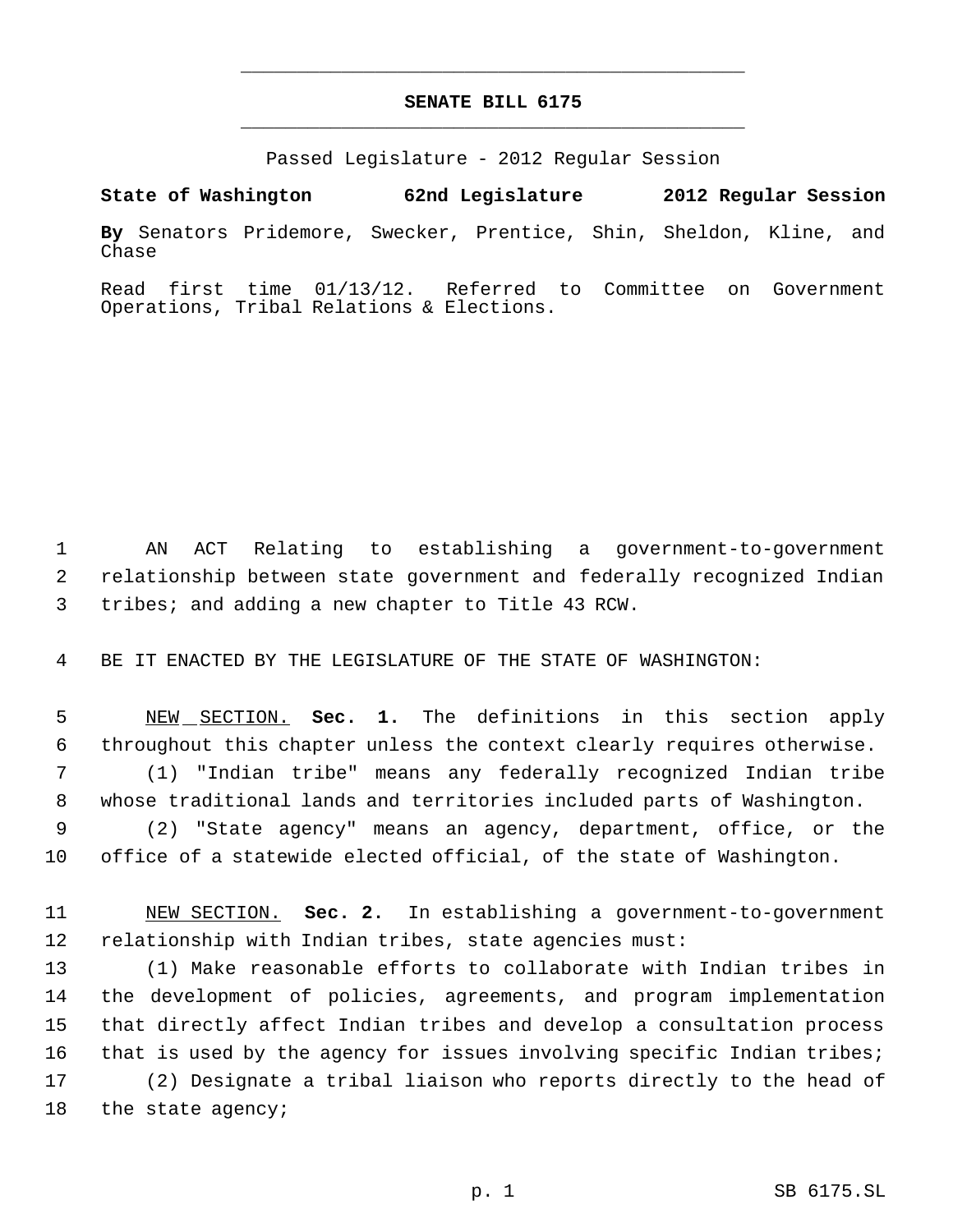(3) Ensure that tribal liaisons who interact with Indian tribes and the executive directors of state agencies receive training as described in section 4 of this act; and

 (4) Submit an annual report to the governor on activities of the state agency involving Indian tribes and on implementation of this chapter.

 NEW SECTION. **Sec. 3.** The position of tribal liaison within a state agency is responsible for:

 (1) Assisting the state agency in developing and implementing state and agency policies that promote effective communication and collaboration between the state agency and tribal governments;

 (2) Serving as a contact person with tribal governments and maintaining communication between the state agency and affected tribal 14 governments; and

 (3) Coordinating training of state agency employees in government-to-government relations.

 NEW SECTION. **Sec. 4.** Training required under section 2 of this act for state agency employees must include at a minimum:

 (1) Effective communication and collaboration between state agencies and Indian tribes;

 (2) Cultural competency in providing effective services to tribal governments and tribal members; and

 (3) Use of training services such as those provided through the governor's office of Indian affairs.

 NEW SECTION. **Sec. 5.** (1) At least once a year, the governor and other statewide elected officials must meet with leaders of Indian tribes to address issues of mutual concern.

 (2) The governor must maintain for public reference an updated list of the names and contact information for the individuals designated as tribal liaisons and the names and contact information for tribal leadership as submitted by an Indian tribe.

 NEW SECTION. **Sec. 6.** Nothing in this chapter creates a right of action against a state agency or a right of review of an action by a state agency.